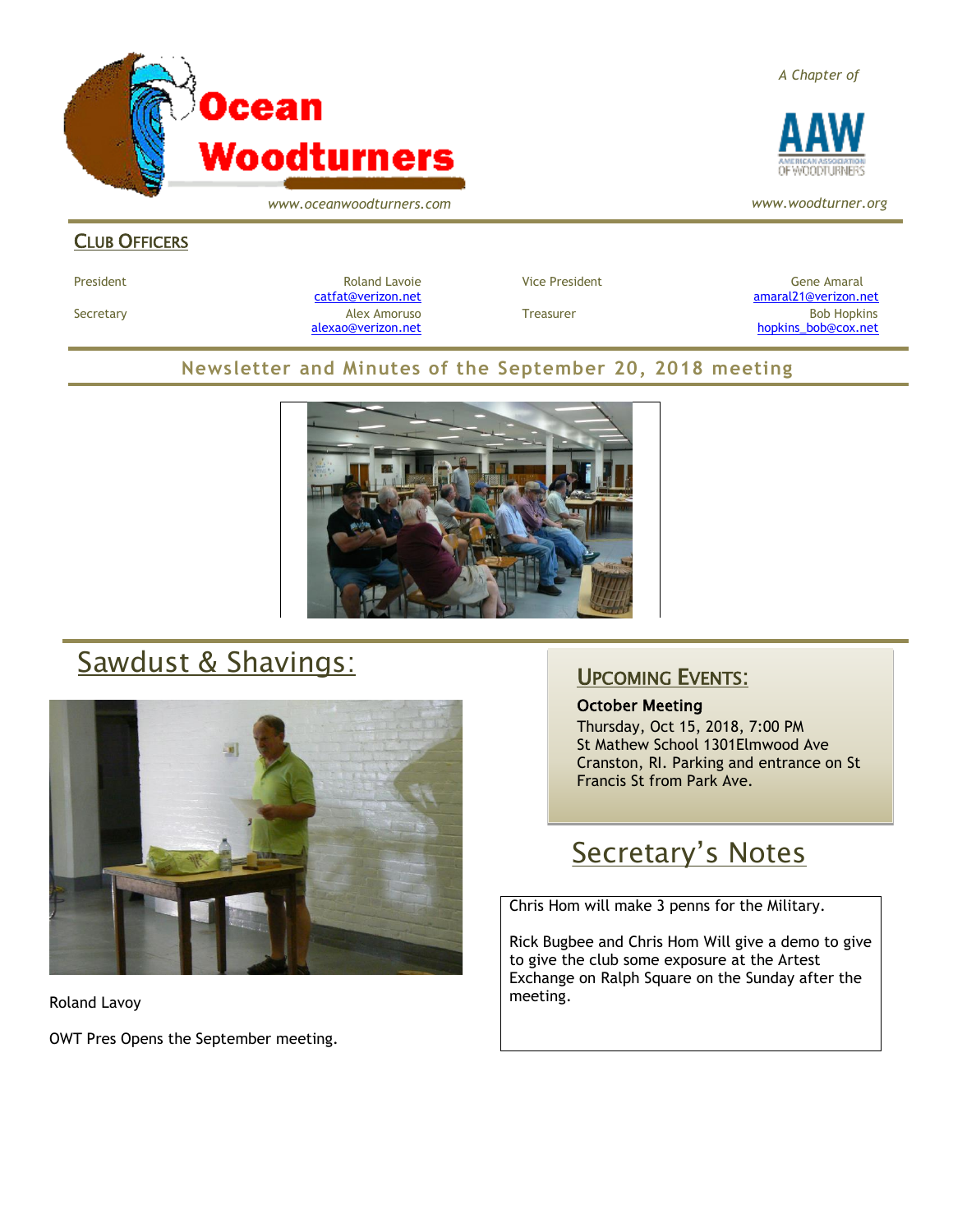

The meeting was attended by 18 members. We had an excellent show and tell and our demo by Tom Powell, who demonstrated Ring Bowl Techniques

# Treasurer's Report

Bob Hopkins

You can pay your dues directly from the website at <http://www.oceanwoodturners.com/dues.cfm> The Club account has \$2,200.43

The Camera account has \$587.49 For a total of \$2,787.92

Dues: Club dues are \$25 annually. For members who wish to have a printed Newsletter mailed to them monthly, there is an annual charge of \$5 to cover postage, payable with club dues. All payments should be mailed to:

> Bob Hopkins 48 Tilbury Drive, Bristol, RI 02809

## Meeting Minutes

| Roland opened the meeting with 24 members |            |            |
|-------------------------------------------|------------|------------|
| <b>Treasurer's Report</b>                 | Club acc   | \$2,200.43 |
|                                           | Camera acc | \$587.49   |
|                                           | total      | \$2,787.92 |
| <b>Committee Reports.</b>                 |            |            |
| <b>Program Committee:</b>                 | No report  |            |
| <b>Outreach Committee:</b>                | No report  |            |
| <b>Fundraising Committee:</b>             | No report  |            |
|                                           |            |            |
|                                           |            |            |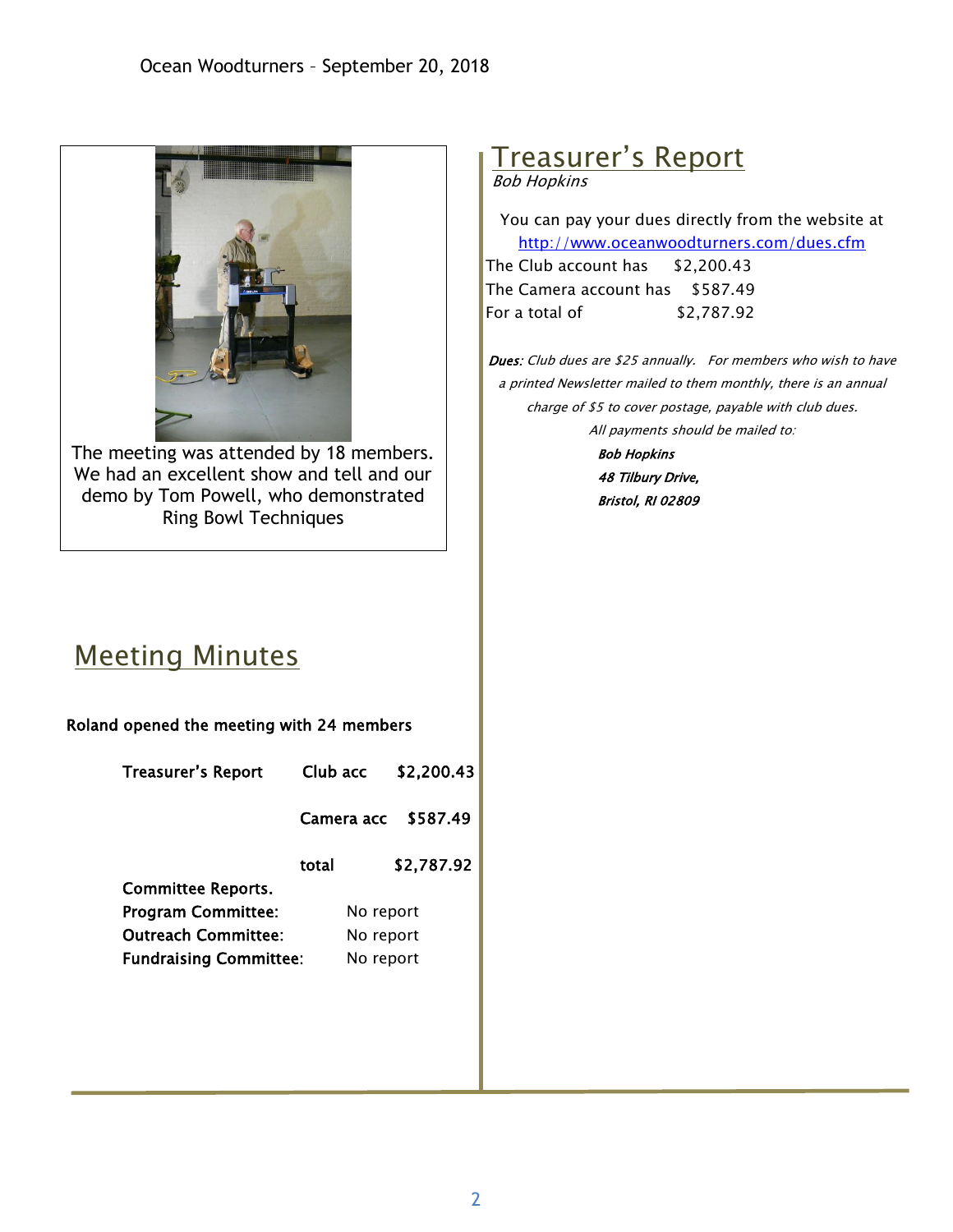### Show and Tell



Chris Hom

Alex Amoruso





Gene Amaral Rick Bugbee





## Charlie Hockenson